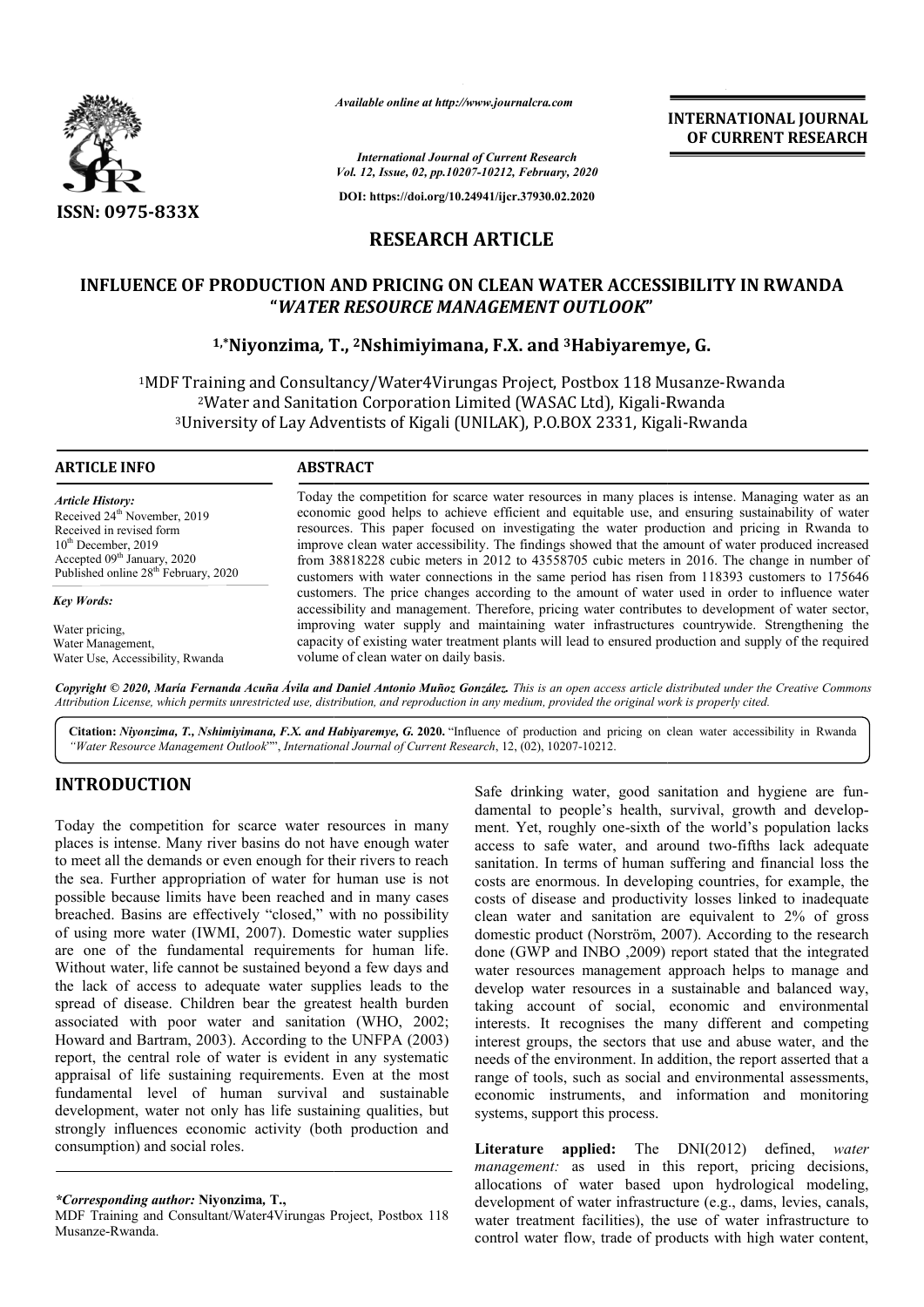and effective transboundary water agreements. By taking this (i.e. water management) into account, in Rwanda, RoR/MINIRENA (2013) emphasised that sustainable management of integrated water resources is relevant to achieving Vision 2020 gearing towards a productive and market oriented agriculture. In their report about assessment of water shortages and coping mechanisms of Harare residents (Zimbabwe), Chaminuka and Nyatsanza (2013) put more emphasis that managing water as an economic good is an important way of achieving efficient and equitable use, and of encouraging conservation and protection of water resources. As soon as water is collected from a source, it has a price as an economic and social good. The human right to access clean water and sanitation at affordable prices must be recognized, but the scarcity of water demands that economic perspectives should not be ignored. In conditions where water is especially limiting, where supply augmentation is not a feasible option, economic tools should play a larger role in determining how limited water resources should be distributed efficiently and equitably.

According to Kjellsson *et al.* (2012) study report, proponents for the privatization of water argue that pricing water will improve overall allocation of water and will encourage conservation. Furthermore, the research stated that pricing water provides an incentive for efficient use and the best allocation for maximum benefit. Despite this, proponents of public provision of water argue for the treatment of water as a human right and fear that treating it as an economic good will leave certain people without vital fresh water resources. Howe, (2005) reported that among the primary roles of water price are: (1) the "economically efficient'' allocation of existing supplies in the short term; (2) the generation of adequate revenues for the operation, maintenance and expansion of the water system; and (3) the 'equitable' treatment of water users. Why is price an 'economically efficient' way of rationing fixed supplies of water among users? The economic efficiency argument for price is that it might be assumed that water users compare their marginal benefits with the marginal costs they face when deciding on changes in water use patterns. According to RoR/MINIRENA (2011) report, water is a strategic natural resource for Rwanda, underpinning the country's socioeconomic development and ecosystems sustenance. The beautiful green hills and moist valleys that produce food all year round and attract international tourists are sustained by water. The report thus, said that the country's water resources management (WRM) capacity is limited in terms of human resources, institutional systems, and infrastructures. Domestic and municipal water use is taken to include clean water supply to households and institutions (schools, health facilities, prisons, public offices) for drinking, cooking, hygiene and other purposes. Clearly, factors such as population growth, demographic changes, economic development and climate change have a critical impact on water resources. In the same way, water resources have a significant impact on production and economic growth, on health and livelihoods, and on national security. As the pressures on water resources grow, it is vital that we manage renewable freshwaters properly. But, managing water is becoming increasingly complex and contentious (GWP and INBO, 2009). According to the CMAP *et al* (2012), anticipated population growth across the communities in our region through mid-century means that water demands and infrastructures 'needs will also evolve, requiring a fresh look at how we approach water especially if we hope to ensure adequate water availability for livable communities and continued economic development going forward. Thus, it is asserted that interest in full-cost pricing as a water management tool is growing across the United States as well as the Great Lakes region. ARDE/KUBAHO (2014) reported that few Rwandans have running water in their homes. Some families can access water through community water points, where they are charged a nominal user fee for the water, according to either container size or monthly consumption. However, many cannot afford clean tap water and collect water from local streams and ponds. Therefore, this is reported to put them at risk of contracting waterborne diseases. In order to make it effective, this research paper focused on investigating the water production and pricing as the management practices influencing clean water accessibility in Rwanda so as to have a wide view on how the water management and supply practices influence the accessibility together with availability of clean water to the community in need. With this perspective a number of objectives to be covered included (1) Assessing the extent of clean water production and supply in Rwanda; (2) Evaluating the pricing mechanisms to influence water accessibility and use in Rwanda; (3) Look at yearly trends in clean water accessibility in Rwanda. This research is a generalized view about clean water demand supply and management countrywide.

# **METHODOLOGY**

**Area description:** According to MINITERE (2004) Rwanda is a hilly, landlocked and densely populated African country with an area of 26,338 km<sup>2</sup>. Geographically, the country is situated in East of Central Africa between the latitude and longitude coordinates respectively  $1^004$ " and  $2^051$ "S and between  $28^0$ 53" and  $30^0$ 53" E. The shortest distance to the ocean is 1,200 km long. The Rwandan physical landscape is characterized by a topography which gradually rises from the East to the West. In the East, it has an average altitude of 1,250 m above sea level, which increases in a westwards trend with altitudes ranging between 2000 and 3000 m above sea level. The main features of that predominantly mountainous topography are the volcano range in the north-west culminating at 4507 m above sea level, and the Congo-Nile Ridge stretching from south west to north-west and culminating at 2918 m above sea level. Hydrologically, Rwanda is a landlocked country located within the Great Lakes region of the central eastern part of Africa. The Congo Nile Ridge divides the country's waters into two parts: those flowing to the west into the Congo Basin and those flowing to the east into the Nile Basin. Therefore, Rwanda principally has only two hydrographic basins. The Nile basin (67% of the territory) and the Congo Basin (33% of Rwanda's territory).The water resources management is governed by the existing water and sanitation policy developed in 2004. In 2008, the Law number 62/2008 on the use, conservation, protection and management of water resources was adopted (MINIRENA, 2011).

**Research design and data collection:** The research consisted of collecting data that would enable the analysis of water production, pricing and related management influences' on clean water accessibility and use in Rwanda. The methods used to collect data include:

 Quantitative data acquisition from WASAC (Water and Sanitation Corporation)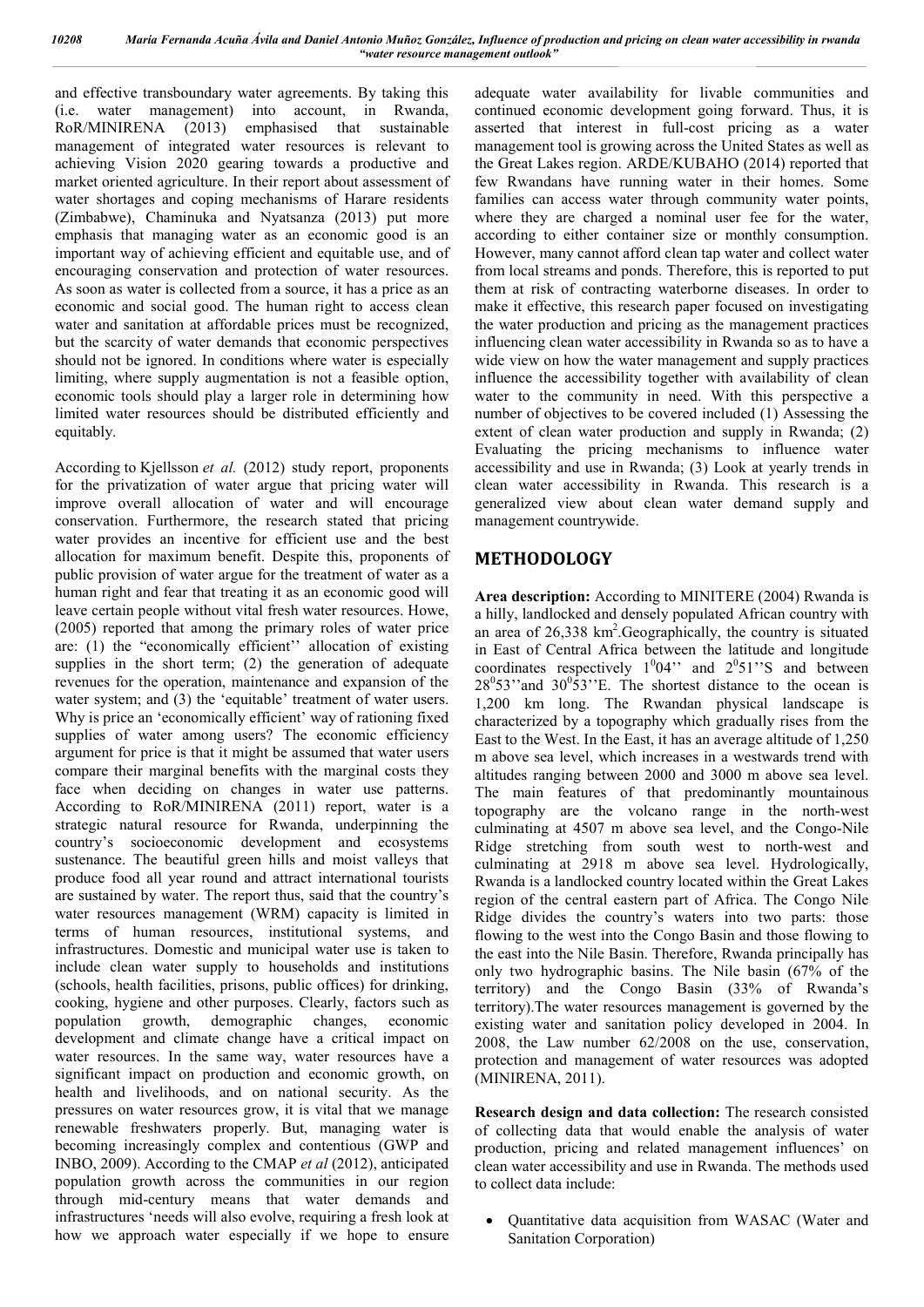- Direct (face to face) interviews
- Literature and documentation

Direct interview to the staff (WASAC representatives) with open ended questions were used to withdraw the information on the current and ongoing water production and management practices. The big part of data was obtained from WASAC annual reports and related documents on water supply projects with the objectives of having a look at how far clean water is produced and supplied in Rwanda. To help getting the thorough information and useful data, the literature review was done to read through different reports done by different actors in water resources management as well.

**Data analysis:** Data collected were computerized to make calculations and analysis with Microsoft offices windows offices (excels and words).Water production and water use data were statistically processed. The results were released and presented for further discussions. To help in reporting, percentages and averages were calculated. The results were presented in the tables and others on the charts.

## **RESULTS AND DISCUSSION**

#### **Statistics of customer's**

**Water and pricing mechanisms:** A water rate schedule governs the price that is ultimately charged to individual customers for water services. Water suppliers, typical of public utilities, establish rate schedules not only to ensure efficient use of the resource by consumers, but also to achieve objectives related with equity, environmental efficiency, cost recovery, local acceptability, simplicity and transparency (OECD, 1987, 1999; Hanemann, 1998; Arbués and Villanúa, 2006).The current tariff for water use and related services in Rwanda was designed by WASAC to help in water billing for the efficient control over water usage. Table *2* shows this tariff and the monthly costs schedule for a given customer.

Biswas and Tortajada (2005) reported that in the last decade, institutional changes in the water-use sub-sectors, such as water supply and sanitation, have taken place. The separation of the functions of providing water services, from that of regulating the provision of such services, has been the cornerstone of these changes.

**Yearly water production:** With reference to the results in (Table 1) and (Table 3), there were increasing rates of customer demand which induced the increase in production. The increase from 118393 customers in the period of 2012- 2013 to 175646 customers in the period of 2015-2016 has resulted into an increase in demand which led to the change in water production from  $38818228$  m<sup>3</sup> to  $43558705$  m<sup>3</sup> respectively in those periods. Water production, see *table 3*, was increasing on a slow rate. It is clearly observed that an increase, on average, of at least 1% was being added each period. Compared to increase in number of water users where 3% of water connections are added, this production is tending to be low for customers satisfaction. Population growth is a major contributor to water scarcity. Growth in populations means mounting demand and competition for water for domestic, industrial, and municipal uses. Water is also needed for agriculture and industrial use, and for the evacuation of waste materials.

The most water scarce or stressed areas are typically those with few water resources, high population densities, and high population growth rates. Population growth limits the amount of water available per person, drives people into marginal regions which are already water stressed and also into cities (FAO, 2007 and PAI, 2011). The upward trend shows how water production increase every year since the year 2012 to 2016. According to Oyekunle and Akinkunmi (2012) study, drinking water can be produced from any natural sources like ground water, lakes and rivers (surface water) or sea water. Drinking water standard are set by the world health organization/NAFDAC. Drinking water must be free of suspended solids, microorganism and toxic chemicals. MININFRA (2010) report for National Policy and Strategy for Water Supply and Sanitation Services stated that Rwanda has committed itself to reaching very ambitious targets in water supply and sanitation, with the vision to attain 100% service coverage by 2020. The importance of adequate water supply and sanitation services as drivers for social and economic development, poverty reduction and public health is fully acknowledged in Rwanda's flagship policy documents and political goals.

**Periodic growth in water user connections:** Rengel (2013) reported that almost 97% of the global water resource is saltwater, 2% is snow and ice, and only 1% is available as liquid freshwater. Freshwater is mainly available as groundwater aquifers, whereas less than 2% is in rivers and lakes. Only a fraction of that is accessible for human use: an estimated  $9,000$  to 14,000 km<sup>3</sup> of water is economically available each year. This represents at most 0.001% of the estimated global water resources. The upward trends in water connections for customers show that the number of water users is increasing both on the side of households and other water users. According to MINIRENA(2011) report about National policy for water resources management, water resources of Rwanda face growing challenges arising from pressures of rapidly changing demographic patterns, the demands of intensified socio-economic development, degradation resulting from unsustainable and inappropriate land use practices; and the uncertainties created by climate change, among others. At the same time, the water resources are relied upon to meet many conflicting demands and play its full role in facilitating the achievement of the country's 2020 development vision.

From the results above, the number of water users is increasing at least 3% each period. This is evident from the fact that there is population growth, water demand for growth and economic development. According to PRB (1999) water is a renewable resource, but its rate of renewal depends on the global water cycle, which often cannot keep pace with human demands. Human impact on the flow and storage of fresh water, which makes up only one percent of the world's water resources, has been growing significantly for centuries. Diversions, dams, irrigation works, and reservoirs have all affected the quality and quantity of fresh water available. Population growth is a determining factor in water availability. The country's water infrastructure needs upgrading and its coverage increased. It is estimated that almost half of the water distribution networks suffers from leakage (MoEW 2010 and IFI, 2014). According to the findings, there are sixteen water treatments plants in control of Water and sanitation Authority (WASAC), these water treatment plants contributed to the production of 43558705 m<sup>3</sup> of water over four periods.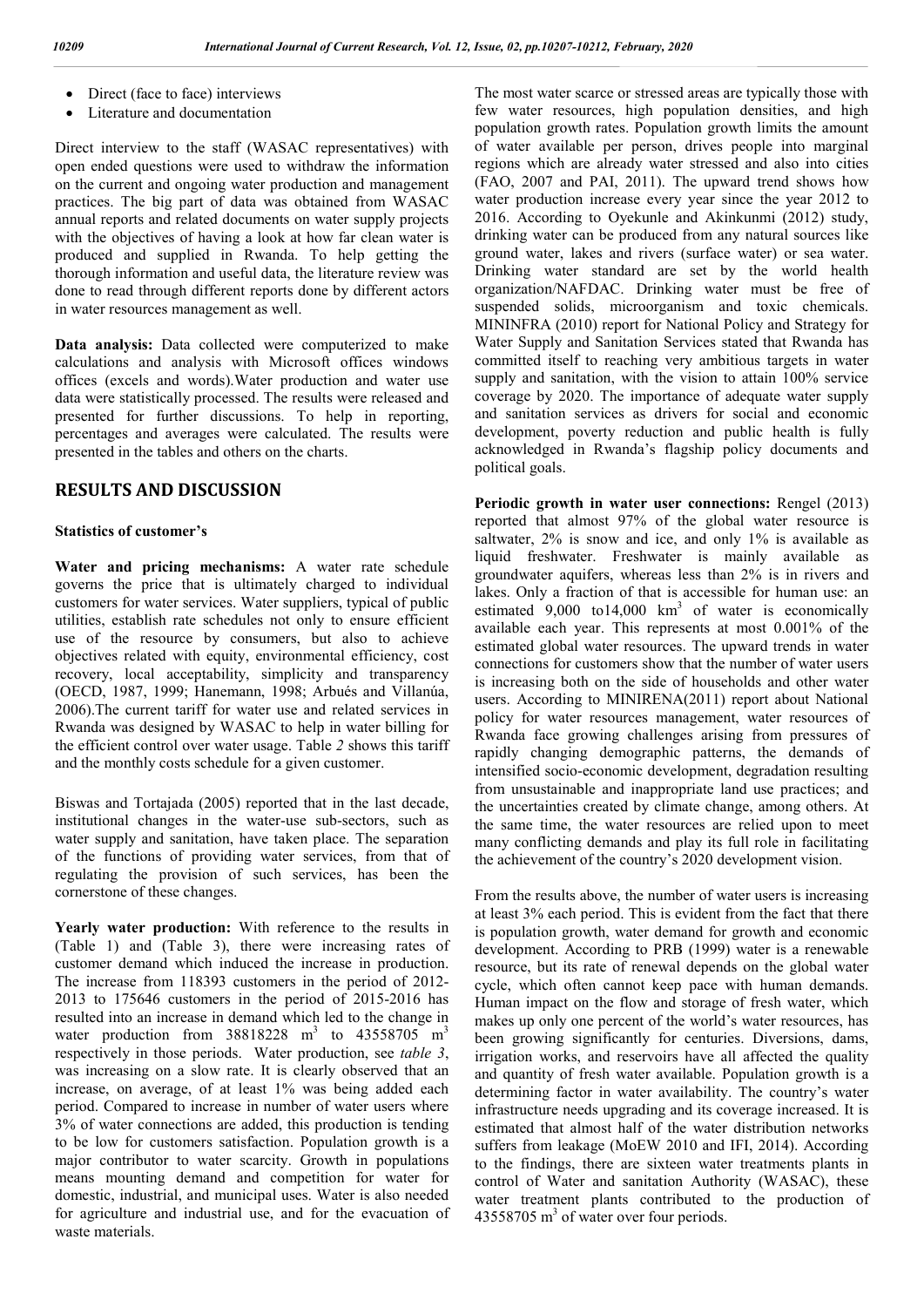#### **Table 1. Total customer connections**

| Period (Year) | Number of customers |
|---------------|---------------------|
| 2009-2010     | 82208               |
| 2010-2011     | 88724               |
| 2011-2012     | 102997              |
| 2012-2013     | 118393              |
| 2013-2014     | 135368              |
| 2014-2015     | 157320              |
| 2015-2016     | 175646              |

Source: WASAC (2016)

**Table 2. Tariff for water use**

| Customer<br>category | Block of<br>Consumption | Applied tariff in<br><b>FRW (VAT</b><br>exclusive) |
|----------------------|-------------------------|----------------------------------------------------|
| Public tap           | Flat rate per $m3$      | 323                                                |
| Residential          | $0 - 5m^3$              | 340                                                |
|                      | $6 - 20m^3$             | 720                                                |
|                      | $21 - 50m^3$            | 845                                                |
|                      | Above $50m^3$           | 877                                                |
| Non-residential      | $0-50m^3$               | 877                                                |
|                      | Above $50m^3$           | 895                                                |
| Industries           | Flat rate per $m^3$     | 736                                                |

Source: WASAC (2019)

**Table 3. Changes in water production for over four years since 2012 to 2016**

| Periods(Years) | Amount of water | % water produced |
|----------------|-----------------|------------------|
|                | produced        |                  |
| 2012-2013      | 38818228        | 23.30899         |
| 2013-2014      | 41966741        | 25.19956         |
| 2014-2015      | 42193934        | 25.33598         |
| 2015-2016      | 43558705        | 26.15548         |
|                |                 |                  |

Source: WASAC (2016)

**Table 4. Percent increase in customers over four years (2012-2016)**

| Period (Year)        | Percentage $(\%)$ of water users |
|----------------------|----------------------------------|
| 2012-2013            | 20.17855                         |
| 2013-2014            | 23.07172                         |
| 2014-2015            | 26.81315                         |
| 2015-2016            | 29.93658                         |
| $\cdot$ 1<br>(0.010) |                                  |

Source: Author (2019), 44000000 43000000 42000000 41000000 40000000 39000000 38000000 37000000 36000000 2015-2016 2013-2014 2014-2015

**Figure 1. Amount of water treated**

The rapid increase in number of connected customers shows that soon the current production will be far surpassed by water users. One can say that there are major water users who consume much water and this is likely to be causing the water shortage to the extent that there is a need for more water production to increase accessibility for all.



**Figure 2. Trends in customer's connections**



**Figure 3. Water production Vs Water users growth**

Additionally, Billings and Day, (1989) asserted that long-term residents may have acquired a large stock of water-using appliances and plantings or may have become apathetic toward water conservation. Some of the challenges impairing WASAC to produce and promote accessibility to water for the whole population include:

- Limited fund to implement high impact projects to achieve the 100% access to water supply services
- High cost of electricity which amounts to almost 45% of total OPEX
- High non revenue water
- Aged networks and treatment plants which need rehabilitation.

**Economics of water pricing:** According to Biswas and Tortajada (2005), there are many kinds of the commodity that we call water, differentiated by location, method of delivery, extent of treatment, reliability and other dimensions of quality. The costs of bringing these supplies to their users differ greatly, so it can be expected the prices charged to the users also differ. The OECD (2009) report highlighted that complex issues pervade political debates about water economics. One is the debate about the public versus private good dimension of different water services and how to deal with the externalities they produce. A second issue is the distinction between water resources and their management *vs.* water services and their provision. A related issue is how to ensure the financing of water resources management and water service provision, and the role of charges on water resources and tariffs for water services as a source of revenue and/or for other policy objectives. Actually, the charges for water use in Rwanda aren't generally reducing water accessibility. In fact, these costs are related to how water is used by different water users. The tariff is flexible and every customer is subjected to paying the costs equaling the amount of cubic meters of water used.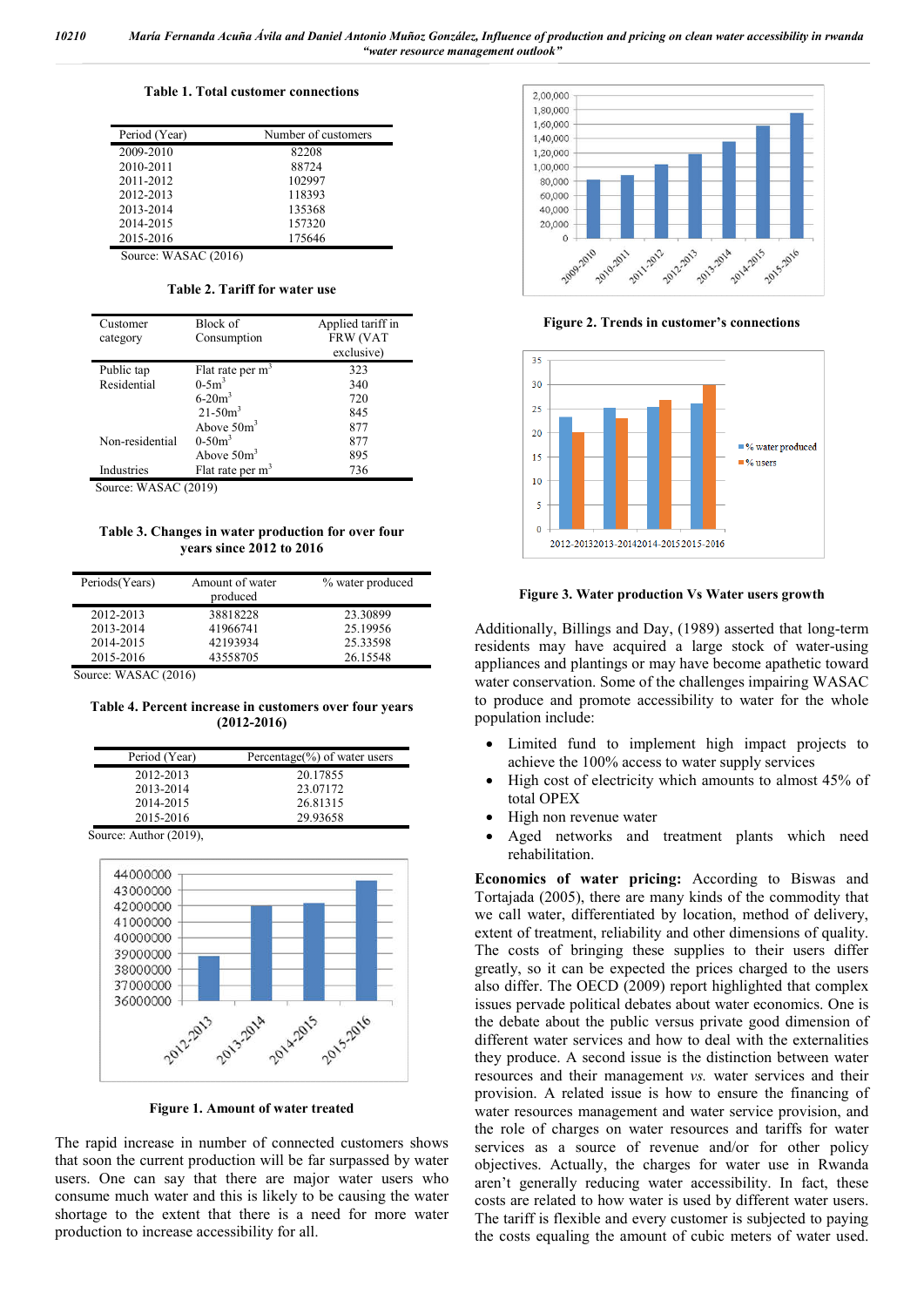*Table 2* shows the relationship between water consumption and prices related to the amount of water used per month. Costs increase appreciably whenever the amount of monthly water used goes up. Based on this evidence, pricing water in Rwanda can help to manage water and ensure efficient water use because water bills, once are higher, it is an inducement to the customers to decrease the rate of wasteful water use and also stimulate the water use efficiency so as to reduce the amount of monthly water bills by trying to look for other water use options such as rainwater harvesting, wastewater treatment, etc. Therefore, Billings and Day (1989) in their research about Demand Management Factors in Residential Water Use in Southern Arizona reported that the actual water bills paid by consumers reflect both rate changes and changes in use (conservation).

**Water Supply Projects:** According to the IBRD/The World Bank (2014) report, it is clearly stated that virtually every report on water supply conditions speaks about the lack of proper maintenance or the negative effect of "reduced" maintenance efforts, the potential for reducing high electricity costs, and the large volumes of unaccounted-for water. Tariffs never satisfy utility needs and the public always considers them too high (regardless of the level); nonpayment or late payment is the norm for many consumers. Despite this, it was highlighted that governments, the private sector, and water authorities continue to devote substantial resources to develop the water sector. These ongoing efforts are an attempt to guarantee the right to water services that was declared as a human right by the UN in 2009 (IBRD/The World Bank, 2014). Having been determined to ensure an efficient water supply with the objectives of increasing accessibility to water supply in Rwanda, the Water and Sanitation Authority with other partners working in water sector have a number of projects whose objectives are to alleviate water scarcity and increase the capacity of water facilities. Joints projects (i.e. between WASAC together with other partners) are initiated to help moving up accessibility and affordability to water services. Some (not all) of these projects include for example:

- Water Supply system (WSS) Project in Gatsibo District
- African Water Facility supports Rwanda to maximize water and sanitation investments
- Water Supply system (WSS) Projects in Rutsiro District
- The project to rehabilitate and optimize Nzove I and upgrade Nzove II
- Lake Victoria water project
- WASAC Projects on increasing access to clean water to 100%
- Water Supply system (WSS) Project in Nyaruguru District, etc.

Small water utilities are primarily concerned with water for potable use, which is basically for the home. Aside from drinking, other domestic uses include washing, bathing, cooking and cleaning. Other household needs might include tending and watering of home gardens and the upkeep of domestic animals (World Bank, 2012).

#### **Conclusion**

The production and supply of water in Rwanda is improving day to day. This evidence was withdrawn from the results of this research as one of the findings.

Although this water sector has started to improve, there still remain a very big concern raised by population growth where there are remarkable cases for pressure on water resources and the issues of sanitations in the areas with higher number of population with less water. Consequently, this limited the efficient accessibility to water and sanitation services because the number of users and economic activities which need water are still expanding. It is evident that every year 3% of new connections need to be added to the existing ones whereas the amount of clean water supplied is about 1% more added to the existing production capacity.

It is better to say that the accessibility to water services is led by the efforts of WASAC and stakeholders in water sector including the government support through joint projects implementation. This has contributed to water production from 38818228 m3 of water to 43558705 m3 in 2012 and 2016 respectively. Despite this, the number of customers connected is still low because it is seen that till 2016, the number of customers was 175646 in comparison to the entire population which is far beyond the connected customers (i.e. more than ten millions of people). This is caused by, as stated in WASAC challenges, limited fund to implement high impact projects to achieve the 100% access to water supply services.

Generally, pricing water has many implications in water accessibility and water infrastructures maintenance and management because the revenues from water contribute not only to water sector development but also to the maintenance and rehabilitation of water facilities, water supply systems and networks. It is therefore argued that pricing water is an incentive to people to help in dictating water use efficiency which helps in good water management. Charging prices for water helps to encourage people to play their role in efficient water use, water infrastructure protection and ensure the reduced costs for water infrastructure development and maintenance. Sensitization through different channels, media, Radio, meetings, etc is always a good way implied by WASAC in order to raise awareness among people about the importance of water and sanitation services so that there is sustainability in clean water supply and hygiene promotion.

### **Recommendation**

The production of water and pricing has influence on clean water accessibility in Rwanda. But, as the challenges are still on alarm and prevent the total access to water for all, there are some needs to be taken into account for the management and of the existing water in order to keep on promoting the capacity existing water treatment plants so as to continue improving the water production and supply services.

- Strengthen the capacity of the existing water treatment plants to ensure they treat the sufficient volume of water on day to day basis
- It can be helpful to develop the systems for water user control in order to avoid water misuse and management.
- There is a need for continuous capacity building for the water users to help in harvesting and treating water for their home use rather than relying on tap water only.
- Cooperation among stakeholders to ensure the security (the case of illegal tap connections) and management of water infrastructure to avoid leaking.
- Prices for water should be an economic tool to promote clean water distribution from those revenues since pricing